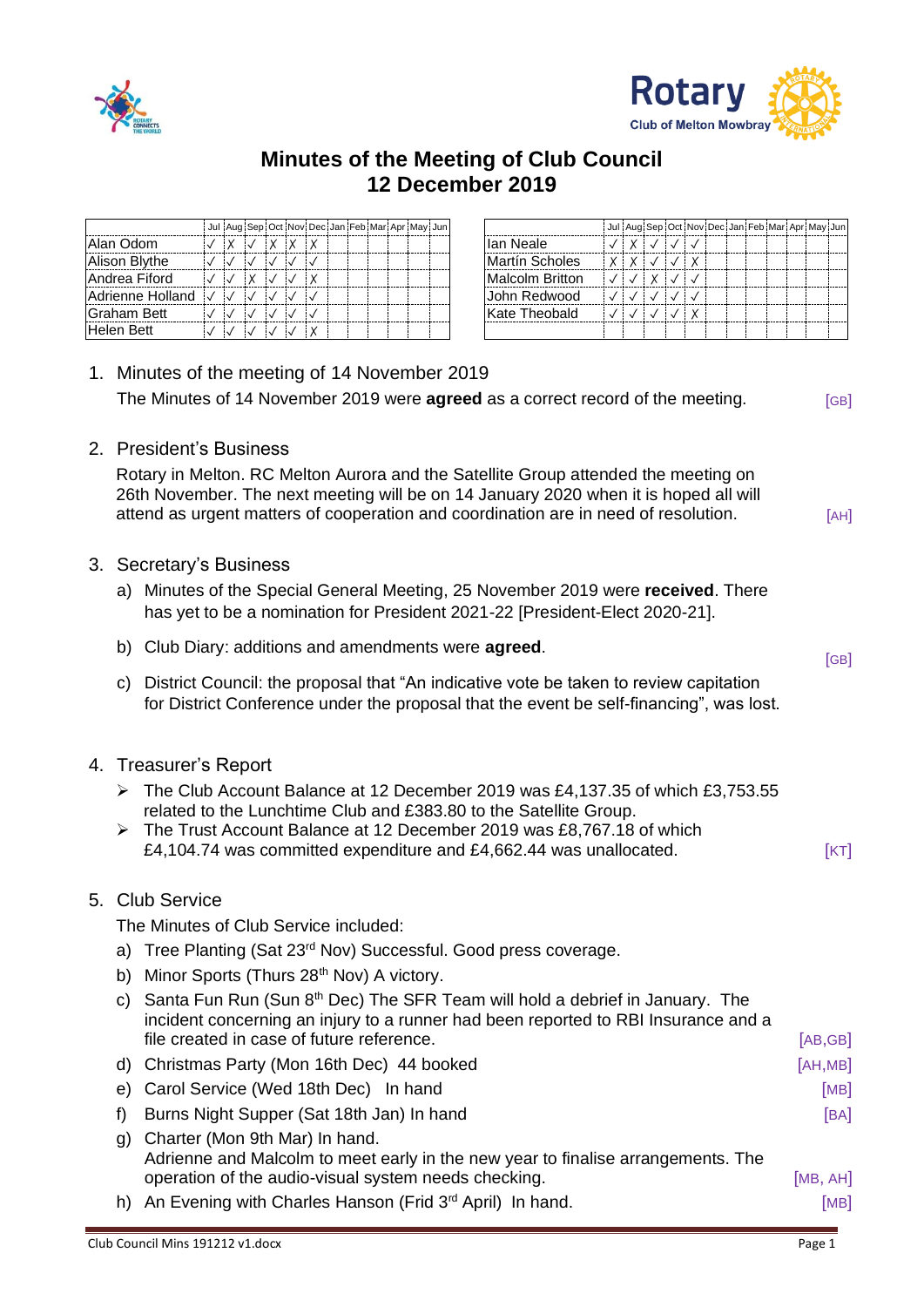| i)      | Quiz (Frid 24th April) In hand.                                                                                                                                                                                                                   | [MB]     |
|---------|---------------------------------------------------------------------------------------------------------------------------------------------------------------------------------------------------------------------------------------------------|----------|
| j)      | Summer Outing to Chester (Fri 1st to Mon 3rd May) In hand.                                                                                                                                                                                        | [BM]     |
|         | k) Foundation Dinner at BMC (Frid 21st May) In hand.                                                                                                                                                                                              | [AB]     |
| $\vert$ | Duck Race (Mon 25th May) Decisions pending                                                                                                                                                                                                        | [MB]     |
|         | m) 850th Anniversary of St Mary's Church. Nothing to report                                                                                                                                                                                       | [MB, IN] |
|         | n) Communications: SM views benefiting from interaction between @MeltonRotary<br>and @MeltonRotaryEnt.                                                                                                                                            | [GB]     |
|         | o) President's Lunch: Sunday 5th July.                                                                                                                                                                                                            | [AH,AB]  |
|         | p) Christmas Parcels: 106 bags delivered, plus donations to Storehouse; thanks to<br>Helen for her leadership.                                                                                                                                    |          |
|         | q) Agreed to consider cashless payments when the Treasurer is available.                                                                                                                                                                          | [AH]     |
|         | 6. Community and Environment Service                                                                                                                                                                                                              |          |
|         | Helen asked that thanks be recorded to those who arranged and carried out the<br>Christmas Parcels project.                                                                                                                                       |          |
|         | 7. International Service                                                                                                                                                                                                                          |          |
|         | John Redwood presented the International Minutes and highlighted:                                                                                                                                                                                 |          |
|         | a) A new International Project: Council agreed to ask International Committee to<br>suggest a choice of three projects for consideration by members.                                                                                              | [JR]     |
|         | b) Tacloban, Philippines Project: Complete                                                                                                                                                                                                        | [AB]     |
|         | c) Rutland school orchestra being considered for a concert in October 2020                                                                                                                                                                        | [JR]     |
|         | d) Safari Sunday lunch: Council agreed to ask the Treasurer to report the income and<br>costs.                                                                                                                                                    | [KT]     |
| e)      | Request from District International to consider a grant towards Mercy Ship's fitting<br>out of their new ship, currently being built. Council agreed no further action should<br>be taken.                                                        | [JR]     |
| f)      | RC Melton Belvoir have asked us to organise signage for the crocuses planted<br>recently. Council asked John to investigate before the RIM Meeting in January.                                                                                    | [JR]     |
|         | 8. Youth Service                                                                                                                                                                                                                                  |          |
|         | The difficulties being faced by the Joint Youth Committee were discussed, and it was<br>agreed that this could usefully be considered by the RIM Meeting in January having<br>identified the expectations of our Youth Committee representatives. | [AH]     |
|         | 9. Membership                                                                                                                                                                                                                                     |          |
|         | Ian Neale reported:                                                                                                                                                                                                                               |          |
|         | Brenda Munton: agreed to issue a 7 day notice                                                                                                                                                                                                     | [GB]     |
| place.  | Kerry Malster & Beth Pollard: <b>agreed</b> to consider once a meeting with lan has taken                                                                                                                                                         | [IN]     |
|         | Council agreed to ask the Membership Committee to consider the use of Associate<br>Membership, and to include a statement on racism and sexism in recruitment<br>processes.                                                                       | [IN]     |
|         | It was agreed to hold a New Member Induction Lunch on 6 January 2020.                                                                                                                                                                             | [IN]     |
|         | 10. Foundation                                                                                                                                                                                                                                    |          |
|         | No report                                                                                                                                                                                                                                         |          |